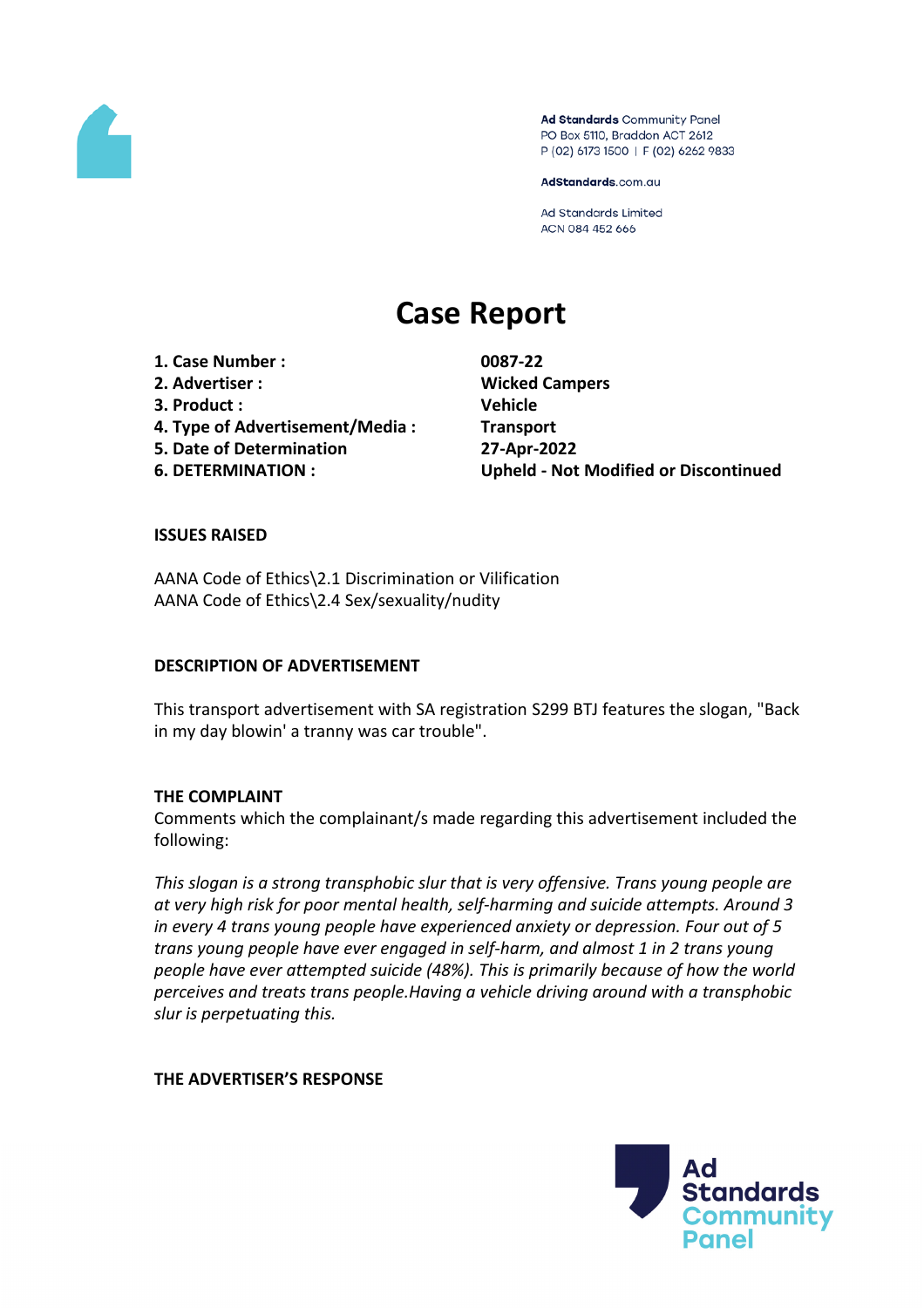

Comments which the advertiser made in response to the complainant/s regarding this advertisement include the following:

*Advertiser did not provide a response.*

#### **THE DETERMINATION**

The Ad Standards Community Panel (the Panel) considered whether this advertisement breaches Section 2 of the AANA Code of Ethics (the Code).

The Panel noted the complainant's concern that the advertisement contains a transphobic slur.

The Panel viewed the advertisement and noted the advertiser had not provided a response.

**Section 2.1: Advertising or Marketing Communication shall not portray people or depict material in a way which discriminates against or vilifies a person or section of the community on account of race, ethnicity, nationality, gender, age, sexual preference, religion, disability, mental illness or political belief.**

The Panel noted the AANA Practice Note which provides guidance on the meaning of:

- · Discrimination unfair or less favourable treatment
- · Vilification humiliates, intimidates, incites hatred, contempt or ridicule
- · Gender male, female or trans-gender characteristics.

Does the advertisement portray material in a way which discriminates against or vilifies a person on account of gender?

The Panel noted that "tranny" in the advertisement refers to a transmission in vehicles, and to transgender individuals or people who engage in cross-dressing. The Panel considered that the intended joke is that in the past "blowin a tranny" referred to a vehicle transmission blowing up/failing, and in current times it refers to performing oral sex on a transgender or cross-dressing person.

The Panel noted that the use of the term "tranny" to refer to a transgender or crossdressing individual is widely considered to be derogatory and offensive.

The Panel considered that a damaged vehicle transmission is a negative thing, one that no one would want, and likening it to a sexual act with a transgender or crossdressing person suggests that that is also a negative and unwanted thing.

The Panel considered the slogan to be derogatory and vilifying towards transgender individuals and considered that the intended joke would not be considered humorous or acceptable by most reasonable adults.

#### **Section 2.1 conclusion**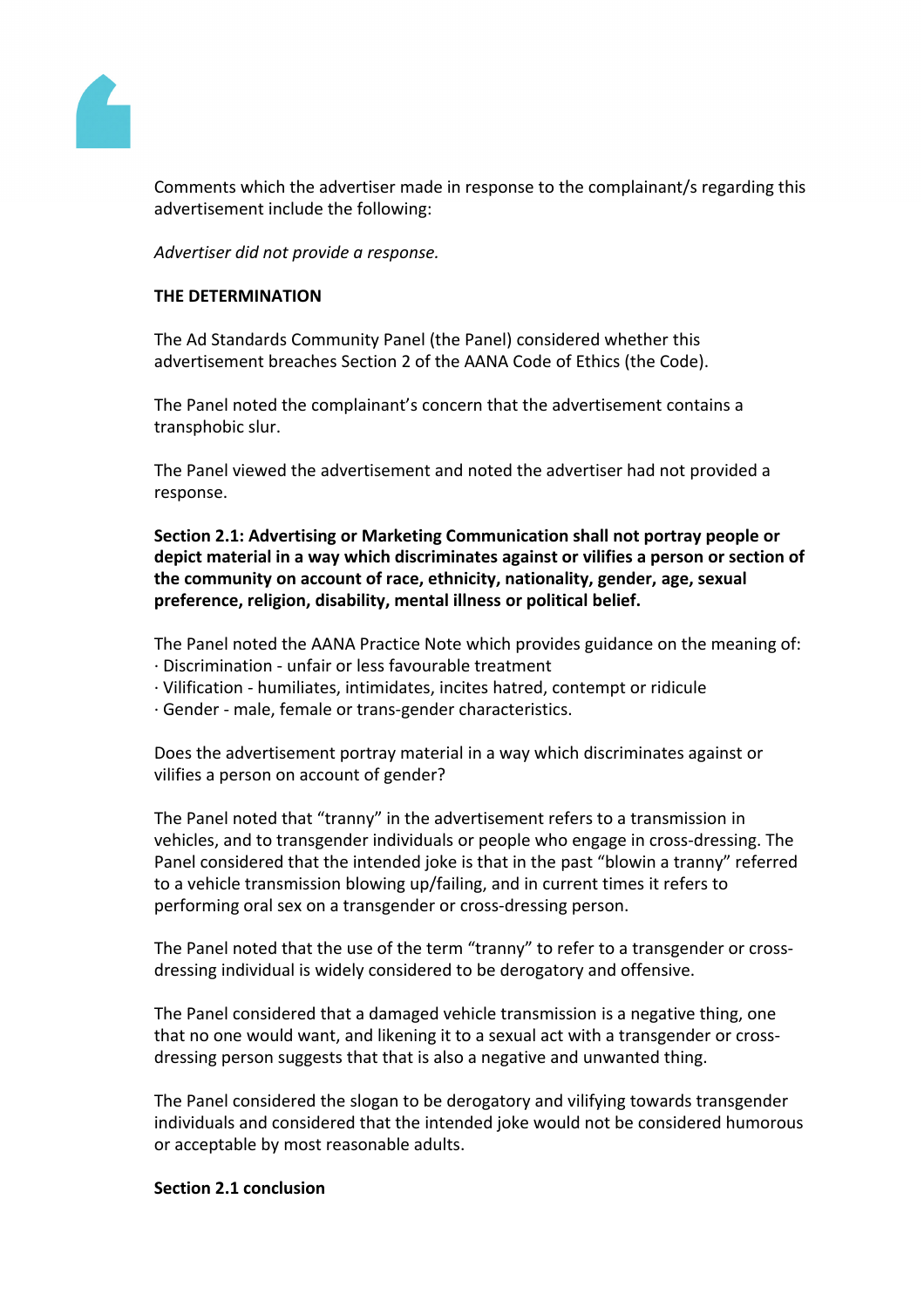

Finding that the advertisement did portray material in a way which discriminates against or vilifies a person or section of the community on account of gender, the Panel determined that the advertisement did breach Section 2.1 of the Code.

# **Section 2.4: Advertising or Marketing Communications shall treat sex, sexuality and nudity with sensitivity to the relevant audience.**

The Panel noted the Practice Note for the Code states:

*"Overtly sexual depictions where the depiction is not relevant to the product or service being advertised are likely to offend Prevailing Community Standards and be unacceptable. Full frontal nudity and explicit pornographic language are not permitted."*

## **Does the advertisement contain sex?**

The Panel considered whether the advertisement contained sex. The Panel noted the dictionary definition of sex most relevant to this section of the Code of Ethics is 'sexual intercourse; sexually stimulating or suggestive behaviour.' (Macquarie Dictionary 2006).

The Panel considered that a reference to a sexual act is a reference to sex. The Panel considered that the advertisement did contain sex.

## **Does the advertisement contain sexuality?**

The Panel noted the definition of sexuality includes 'sexual character, the physical fact of being either male or female; The state or fact of being heterosexual, homosexual or bisexual; sexual preference or orientation; one's capacity to experience and express sexual desire; the recognition or emphasising of sexual matters'. The Panel noted that the use of male or female actors in an advertisement is not by itself a depiction of sexuality.

The Panel considered that the advertisement referred to sex and therefore does depict sexuality.

## **Does the advertisement contain nudity?**

The Panel noted that the dictionary definition of nudity includes 'something nude or naked', and that nude and naked are defined to be 'unclothed and includes something 'without clothing or covering'.

The Panel considered that the advertisement contained only text and did not contain nudity.